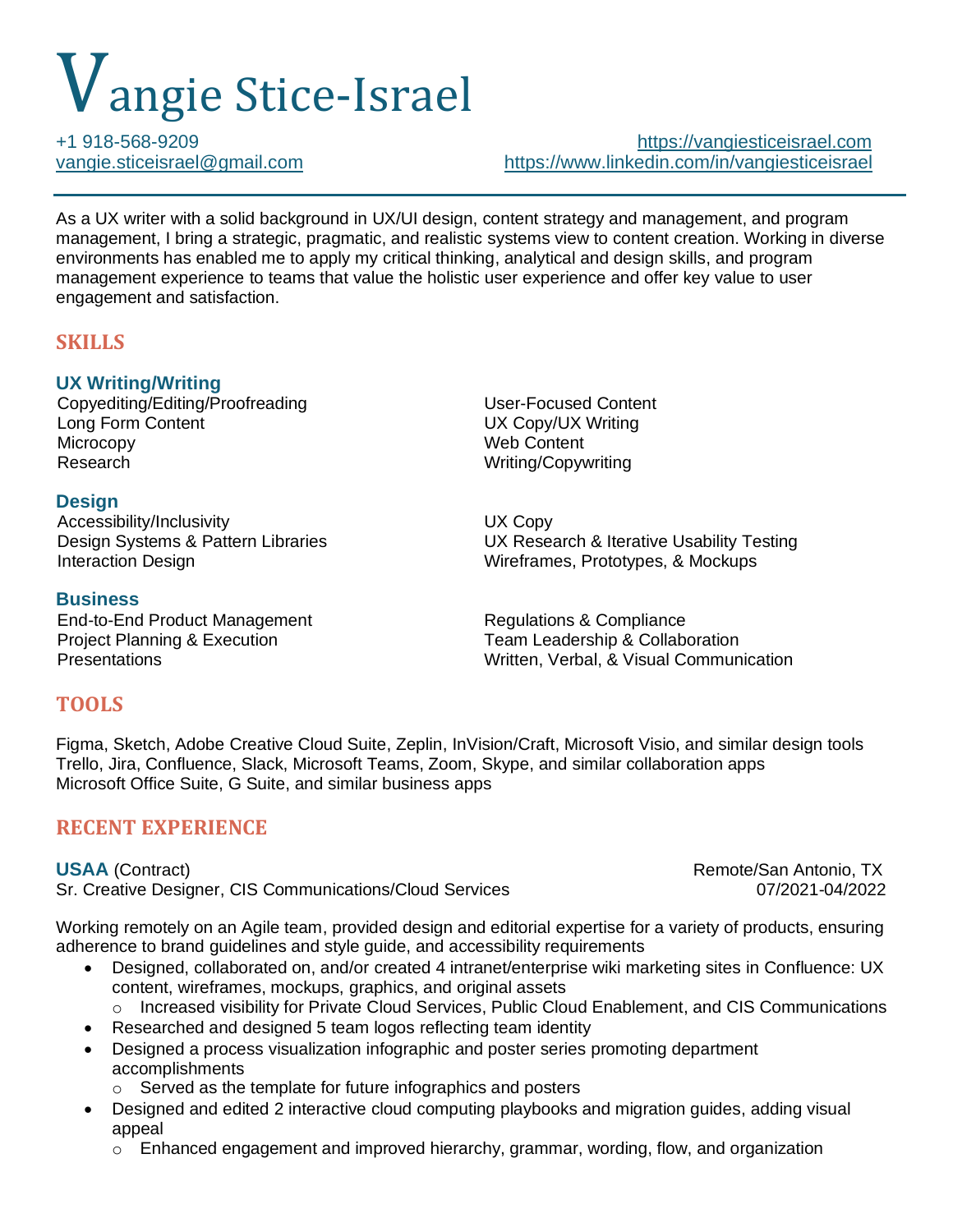#### **Fable Communications** Tulsa, OK

Founder and UX Writer/Researcher/Editor 2014-present UX/UI Designer 2017-present

Concentrating on user needs, operating remotely and in a fast-paced environment, deliver high quality end-toend services to clients, serving as a contractor or subcontractor on distributed national and international teams; balance product vision and customer needs to meet strategic goals

- Maximize client outcomes by ensuring content and design are user-focused, data-driven, accessible, and engaging; meet business requirements; and display strong information architecture
- Develop or follow style guides, content strategies, design systems and libraries, and information architectures that ensure accessible, coherent, cohesive, and engaging content and designs
- Enhance effectiveness through human-centered design, turning complex concepts into digestible content
- Conduct, analyze, and interpret quantitative and qualitative research generative, evaluative, and usability/user testing; collect user and stakeholder feedback; and synthesize and report findings to inform content, writing, and design, enhancing usability, approachability, and accessibility
- Strengthen the value of content, designs, websites, apps, reports, presentations, and curriculum through content and design creation, editing, iterating, and quality-checking, ensuring all products meet client vision and user needs

#### Sample UX Writing/Writing, Content Strategy, Editing, and Research Projects

**Various Clients**: Research, design, audit, construct, revise, and/or stand up responsive website based on client specifications, presenting clients with content, wireframes, prototypes, and mockups for review and iteration

• Results: Provide clients with an engaging, intuitive, thoughtful website that increases their outreach

**[Manhattan Strategy Group](http://www.manhattanstrategy.com/)**: Write a project style guide and content strategy; rewrite deliverables to orient to target audience; edit 7 reports, 20+ training modules, and all deliverables; enhance presentation and marketing materials; attend weekly remote and quarterly in-person project team meetings; conduct subject matter expert interviews with write-up

• Results: Ensure content engages the target audience, improve style and grammar, increase clarity and cohesiveness of written materials, and enhance visual impact of marketing and education materials

**[NC](https://nc3t.com/)<sup>3</sup>T**: Research and write content for 5 promotional brochures, interview clients, attend remote meetings

• Results: Increase client visibility and program interest; ensure correct grammar, style, tone, and voice

**PLS 3rd [Learning](https://pls3rdlearning.com/)**: Write content for 3 online education modules, edit 19 scripts and 19 online education module templates, provide developmental editing where needed, fact-check 41 documents, attend remote project team meetings

• Results: Expand content; ensure all content is accurate and cohesive and adheres to client style guide; maintain appropriate style and voice; and improve style, grammar, and tone throughout

**[Texas A&M University](https://www.tamu.edu/)**: Edit *Parliamentary Guide for FFA* and the accompanying teacher guide and student workbook

• Results: Create a consistent voice and tone from multi-year, multi-author documents and improve architecture and grammar

**Variable Software, LLC**.: Conduct a UX writing/content audit and UX review of OwassoApp, a social media app for the City of Owasso, Oklahoma

• Results: Correct non-standard content and grammar, and identify broken and non-working UX and UI